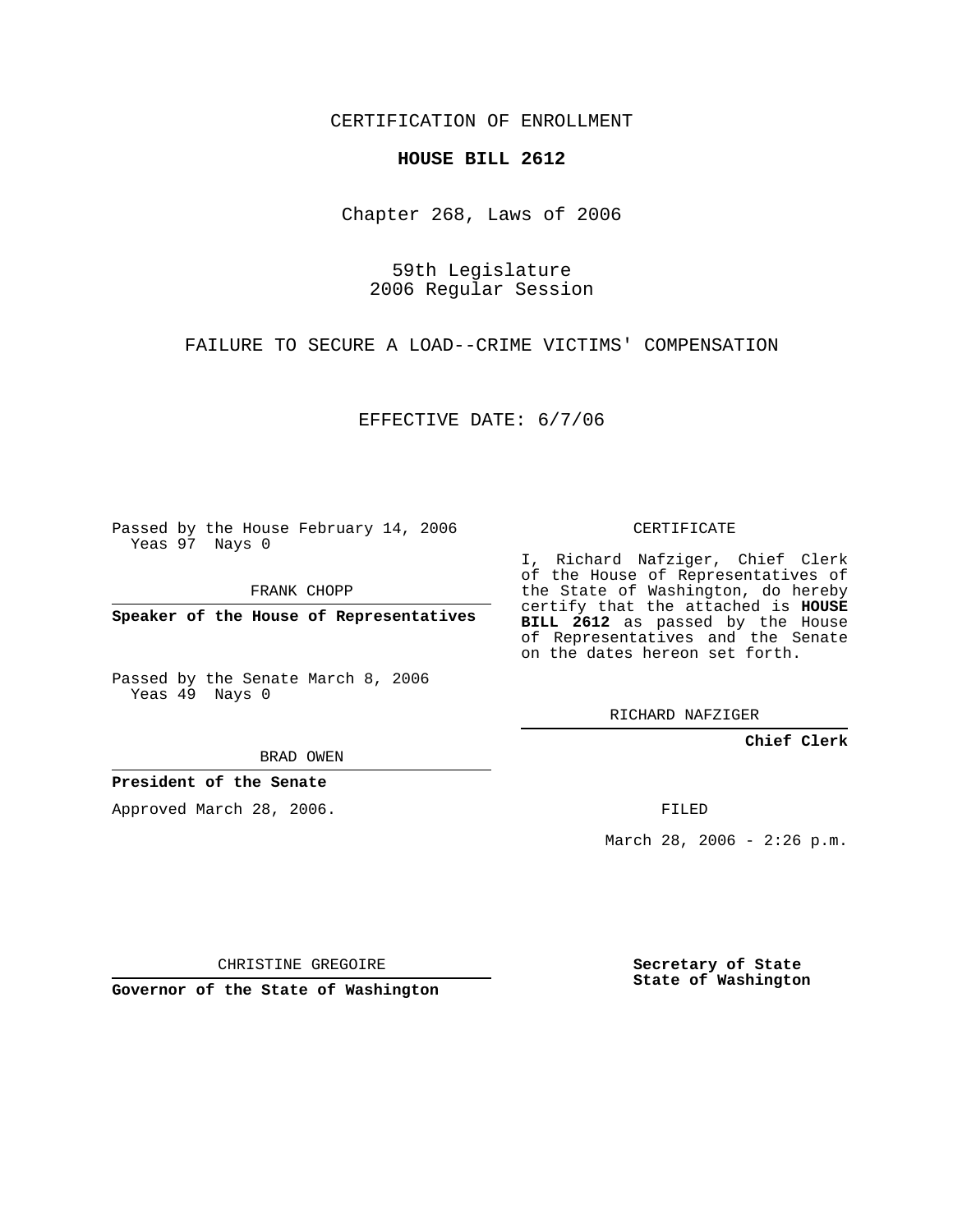## **HOUSE BILL 2612** \_\_\_\_\_\_\_\_\_\_\_\_\_\_\_\_\_\_\_\_\_\_\_\_\_\_\_\_\_\_\_\_\_\_\_\_\_\_\_\_\_\_\_\_\_

\_\_\_\_\_\_\_\_\_\_\_\_\_\_\_\_\_\_\_\_\_\_\_\_\_\_\_\_\_\_\_\_\_\_\_\_\_\_\_\_\_\_\_\_\_

Passed Legislature - 2006 Regular Session

**State of Washington 59th Legislature 2006 Regular Session**

**By** Representatives Kagi, O'Brien, Darneille, Rodne, Kenney, Schual-Berke, Morrell and Springer; by request of Department of Labor & Industries

Read first time 01/11/2006. Referred to Committee on Criminal Justice & Corrections.

 AN ACT Relating to including failure to secure a load in the first degree as a compensable crime under the crime victims' compensation program; and amending RCW 7.68.020.

BE IT ENACTED BY THE LEGISLATURE OF THE STATE OF WASHINGTON:

 **Sec. 1.** RCW 7.68.020 and 2002 c 10 s 3 are each amended to read as follows:

 The following words and phrases as used in this chapter have the meanings set forth in this section unless the context otherwise requires.

(1) "Department" means the department of labor and industries.

 (2) "Criminal act" means an act committed or attempted in this state which is: (a) Punishable as a federal offense that is comparable to a felony or gross misdemeanor in this state; (b) punishable as a felony or gross misdemeanor under the laws of this state; (c) an act committed outside the state of Washington against a resident of the state of Washington which would be compensable had it occurred inside this state and the crime occurred in a state which does not have a crime victims compensation program, for which the victim is eligible as set forth in the Washington compensation law; or (d) an act of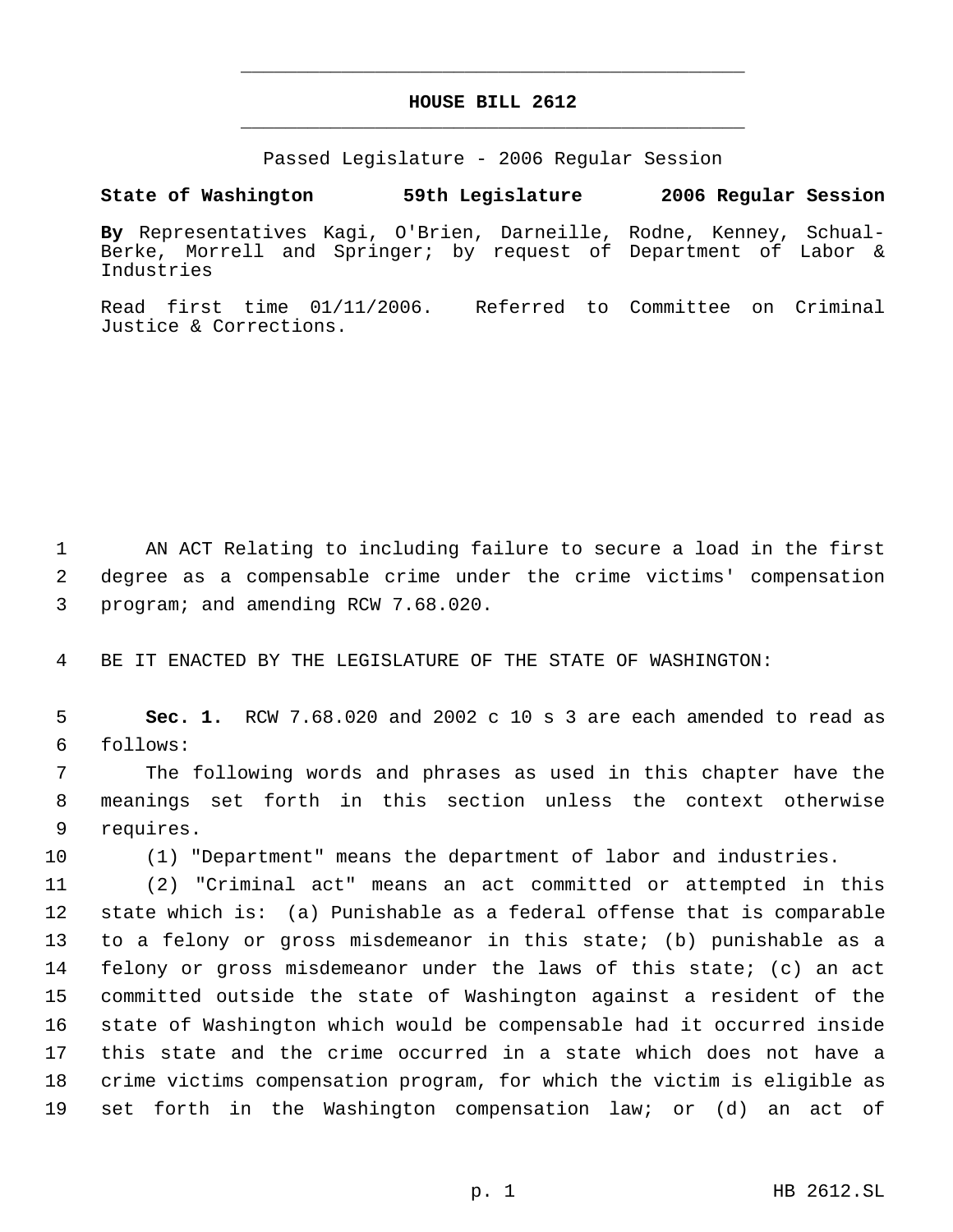terrorism as defined in 18 U.S.C. Sec. 2331, as it exists on May 2, 1997, committed outside of the United States against a resident of the state of Washington, except as follows:

 (i) The operation of a motor vehicle, motorcycle, train, boat, or aircraft in violation of law does not constitute a "criminal act" unless:

(A) The injury or death was intentionally inflicted;

 (B) The operation thereof was part of the commission of another non-vehicular criminal act as defined in this section;

 (C) The death or injury was the result of the operation of a motor vehicle after July 24, 1983, and a preponderance of the evidence establishes that the death was the result of vehicular homicide under RCW 46.61.520, or a conviction of vehicular assault under RCW 46.61.522, has been obtained: PROVIDED, That in cases where a probable criminal defendant has died in perpetration of vehicular assault or, in cases where the perpetrator of the vehicular assault is unascertainable because he or she left the scene of the accident in violation of RCW 46.52.020 or, because of physical or mental infirmity or disability the perpetrator is incapable of standing trial for vehicular assault, the department may, by a preponderance of the evidence, establish that a 21 vehicular assault had been committed and authorize benefits;  $((\theta \cdot \mathbf{r}))$ 

 (D) The injury or death was caused by a driver in violation of RCW 46.61.502; or

24 (E) The injury or death was caused by a driver in violation of RCW 46.61.655(7)(a), failure to secure a load in the first degree;

 (ii) Neither an acquittal in a criminal prosecution nor the absence of any such prosecution is admissible in any claim or proceeding under this chapter as evidence of the noncriminal character of the acts giving rise to such claim or proceeding, except as provided for in (d)(i)(C) of this subsection;

 (iii) Evidence of a criminal conviction arising from acts which are the basis for a claim or proceeding under this chapter is admissible in such claim or proceeding for the limited purpose of proving the criminal character of the acts; and

 (iv) Acts which, but for the insanity or mental irresponsibility of the perpetrator, would constitute criminal conduct are deemed to be criminal conduct within the meaning of this chapter.